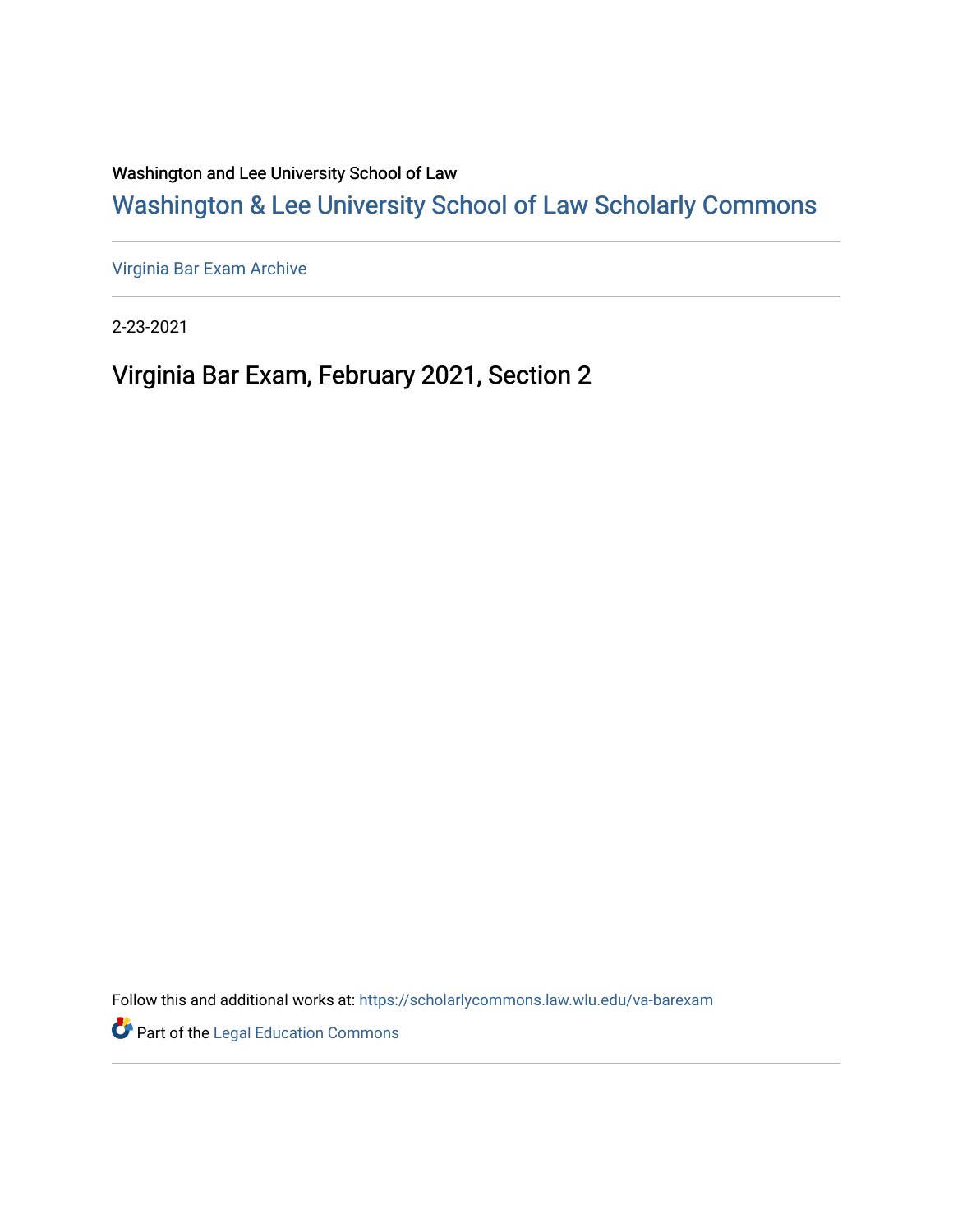#### VIRGINIA BOARD OF BAR EXAMINERS Roanoke, Virginia – February 23, 2021

#### **GREEN BOOKLET** - Write your answer to Question 6 in the GREEN Answer Booklet 6

**6.** Hal and Wanda are married to each other and live in Fairfax County, Virginia. They have one minor daughter together, Diane. Hal and Wanda maintain a bank account with a balance of \$5,000 at Central Bank in Fairfax which they hold "jointly with right of survivorship."

Hal executed and delivered two promissory notes to Chad. Note 1 was for \$2,000, which Hal used to pay for a cruise that he went on with Wanda. Note 2 was for \$2,000 to pay for medical bills incurred by Diane.

Hal defaulted on both Notes, and Chad filed a lawsuit in Fairfax County Circuit Court against both Hal and Wanda to collect on Notes 1 and 2. Chad plans to satisfy any judgment that he obtains with funds from Hal and Wanda's account at Central Bank.

Wanda filed an answer, asserting as a defense that she was not a party to either Note and therefore has no liability for either. Hal and Wanda have no other defenses to the lawsuit.

- **(a) How is the Circuit Court likely to rule on Wanda's defense as to each Note? Explain fully.**
- **(b) Is Chad likely to succeed in satisfying any judgments obtained on Notes 1 and 2 from the account at Central Bank? Explain fully.**

**Assume for (c) and (d) only, that the judgment on at least one of the Notes can be satisfied from the account at Central Bank.**

- **(c) What action, if any, should Chad take to collect the judgment from Central Bank? Explain fully.**
- **(d) What Virginia statutory rights, if any, are available to allow Hal and Wanda to protect the funds in the Central Bank account? Explain fully.**

**\* \* \* \* \***

#### **PURPLE BOOKLET** - Write your answer to Question 7 in the PURPLE Answer Booklet 7

**7.** Joey was a computer genius who started playing with his dad's computer when he was only three years old and was already programming by age five. By the time he was in middle school, Joey was designing and selling computer games and had earned more than \$1,000,000. On his thirteenth birthday, Joey's parents took him to the First Bank of Richmond (First Bank) to help him set up an investment program to manage all the money that he was making.

 Joey and his parents then had a trust drafted for Joey which would hold and invest Joey's money and his future earnings. First Bank was given custody of the funds and authority to manage the investments. Joey's parents were designated as co-trustees of the trust; First Bank was designated as the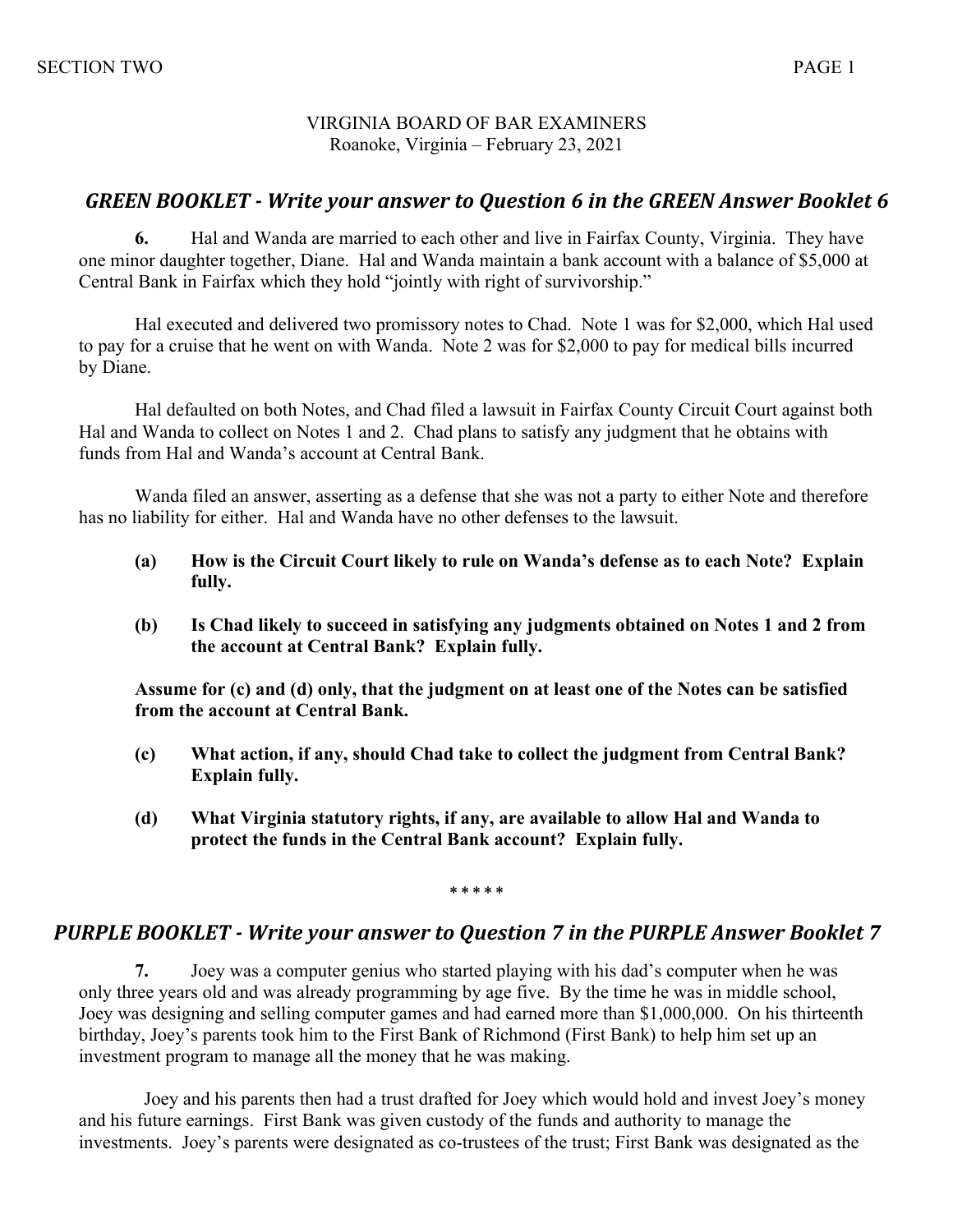sole successor trustee. The trust provided that the trustees should use so much of the income from the trust as the trustees determined necessary for Joey's health, education and maintenance until he was age eighteen. The principal of the trust was to be distributed to Joey outright upon his request after he attained the age of eighteen. After the trust was executed and the funds invested, First Bank began making monthly payments to Joey's parents as provided in the trust.

Joey's parents had an oral agreement with Joey's uncle Derek that, if both of them were to die while Joey was a minor, Derek would take care of Joey until he was twenty-one. Joey's father also told Derek that he would make arrangements with First Bank to ensure that Derek would be compensated for taking care of Joey if such a tragedy ever arose. Unfortunately, before these arrangements could be formalized, Joey's parents were killed in an accident. As agreed, Joey, who was sixteen at the time, moved in with Derek, but Derek never took any steps to adopt Joey or to become his legal guardian.

First Bank began paying Derek the sum it had previously paid Joey's parents. When Joey turned seventeen, Derek asked First Bank to increase the payments by an amount that would properly compensate Derek for his services in caring for Joey. First Bank responded that it could not do so under the terms of the trust and that if Derek wanted to modify the terms of the trust, he would have to seek legal advice.

When he learned this, Joey, who was grateful that Derek had taken such good care of him, told Derek, "if you keep taking care of me, I'll give you \$100,000 as soon as I can get my money from the trust." Derek and Joey enjoyed a good relationship, so Derek did nothing to alter the terms of the trust or to seek legal advice.

Four months later, the relationship between Joey and Derek began to deteriorate, and on Joey's eighteenth birthday he moved out of Derek's house. As he left the house, Joey shouted, "uncle Derek, I hope I never see you again. You'll never get a dime from me!" Joey never did give Derek any money, and Derek brought a lawsuit against Joey alleging breach of the contract to take care of him.

- **(a) What defenses can Joey reasonably assert against Derek's lawsuit, and are any such defenses likely to prevail? Explain fully.**
- **(b) What equitable remedies, if any, are available to Derek for recovery of compensation for the services he rendered to Joey, and is he likely to prevail? Explain fully.**

**\* \* \* \* \***

### GOLD BOOKLET - Write your answer to Question 8 in the GOLD Answer Booklet 8

**8.** Pete, an inmate at Pine Hill Prison (PHP), through his *pro bono* attorney, timely filed a Complaint in the United States District Court for the Western District of Virginia, Roanoke Division, against PHP. The Complaint also named as a defendant Rocky, in his official capacity as a correctional officer, alleging that he and PHP violated Pete's Eighth Amendment right to be free from cruel and unusual punishment. Pete alleged the Defendants used excessive force when Rocky fired pepper spray at Pete, resulting in injury to Pete and subsequent hospitalization. Among other allegations, Paragraph 11 of the Complaint states:

11. Rocky stuck his arm through a hinged feeding box to Pete's cell door and sprayed Pete in the face and chest with pepper spray repeatedly, yelling profanities at him.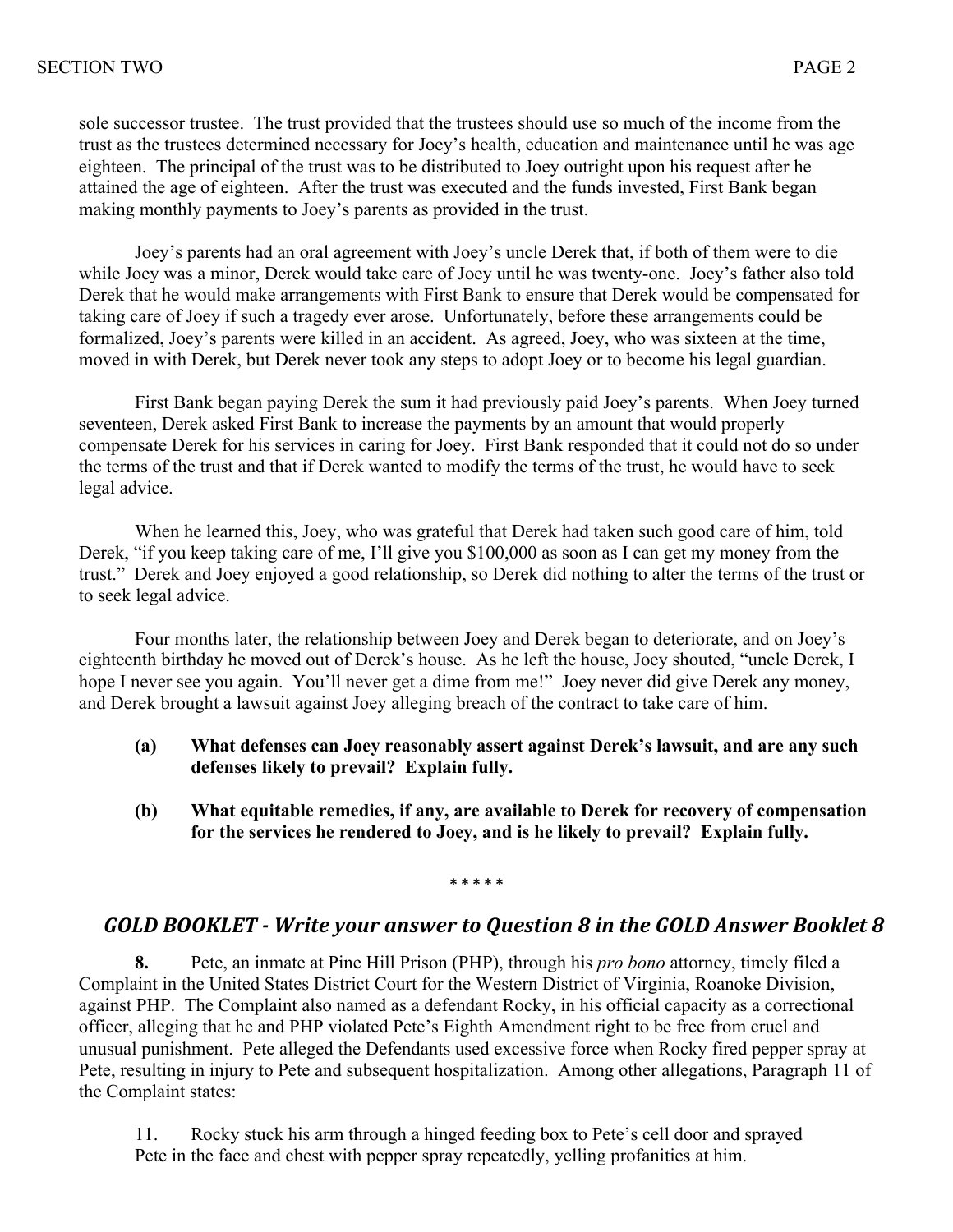In response, Rocky and PHP filed a Motion to Dismiss the Complaint for failure to state a claim upon which relief can be granted, based upon the allegation in Paragraph 11 of the Complaint. Pete opposed the Motion to Dismiss. The judge denied the Defendants' Motion to Dismiss.

During discovery, Pete requested all video surveillance outside of Pete's cell block, as well as all documents, video, and audio recordings from PHP's internal investigation into the incident, which had been conducted by Rocky's direct supervisor. Rocky and PHP officials failed to produce video or audio responsive to this request, although they conceded that there was continual video surveillance of the cell block, including Pete's cell, at the time alleged. Rocky and PHP claimed that "the video showed nothing and unfortunately it was lost." The supervisor's brief investigative report of the incident found "no evidence" that the incident had occurred despite Pete's obvious injuries and hospitalization.

Prior to trial, Pete filed a Motion for Sanctions for Spoliation of Evidence seeking judgment as a matter of law for Rocky and PHP's failure to preserve the surveillance video, "which would have shown the assault on Pete, and the failure to reasonably provide medical treatment." The Motion was denied by the judge.

At trial, Pete called Don, an inmate in the cell next to Pete, who testified that he heard Rocky say, "I have had enough of your crap. Enjoy some spice to your day," along with profane verbal abuse against Pete. Don testified that he could hear the use of the pepper spray, he could smell the pepper spray, which caused him to cough, and said the "assault went on forever." Pete testified as to the facts of the assault and that nurses ignored his pleas for help for over two hours. Pete called Nurse Natasha, who recited Pete's medical record from the date of the incident: "Complaint and Treatment: pepper spray used. Inmate was decontaminated. No injuries reported." Rocky called the prison warden, who testified that Rocky did not use pepper spray because Department of Corrections' guidelines require documentation and there was none. Pete elicited testimony from Rocky and the other PHP employees relating to their alleged spoliation of evidence.

After hearing all the evidence, the jury found in favor of the Defendants PHP and Rocky, and the judge contemporaneously entered final judgment for the Defendants. Pete did not file an appeal.

Three months after the trial, Pete's attorney received an anonymous package with a thumb drive and a handwritten note stating that there had been a surveillance video showing the assault on Pete, and that it was intentionally destroyed by Rocky. The note also said that, unbeknownst to Rocky, the supervisor had locked in his top desk drawer an audio recording from his investigative meeting with Rocky, wherein Rocky admitted the assault (saying he had just "lost it"), admitted he destroyed the video, and begged for help "covering it up" because he needed to keep his job. The thumb drive contained the audio recording.

- **(a) Was the District Court judge correct in denying the Defendants' Motion to Dismiss? Explain fully.**
- **(b) What arguments should Pete have made in support of his Motion for Sanctions for Spoliation of Evidence, what arguments should Rocky and PHP have made in response, and was the District Court judge correct in denying the Motion? Explain fully.**

(cont'd on next page)